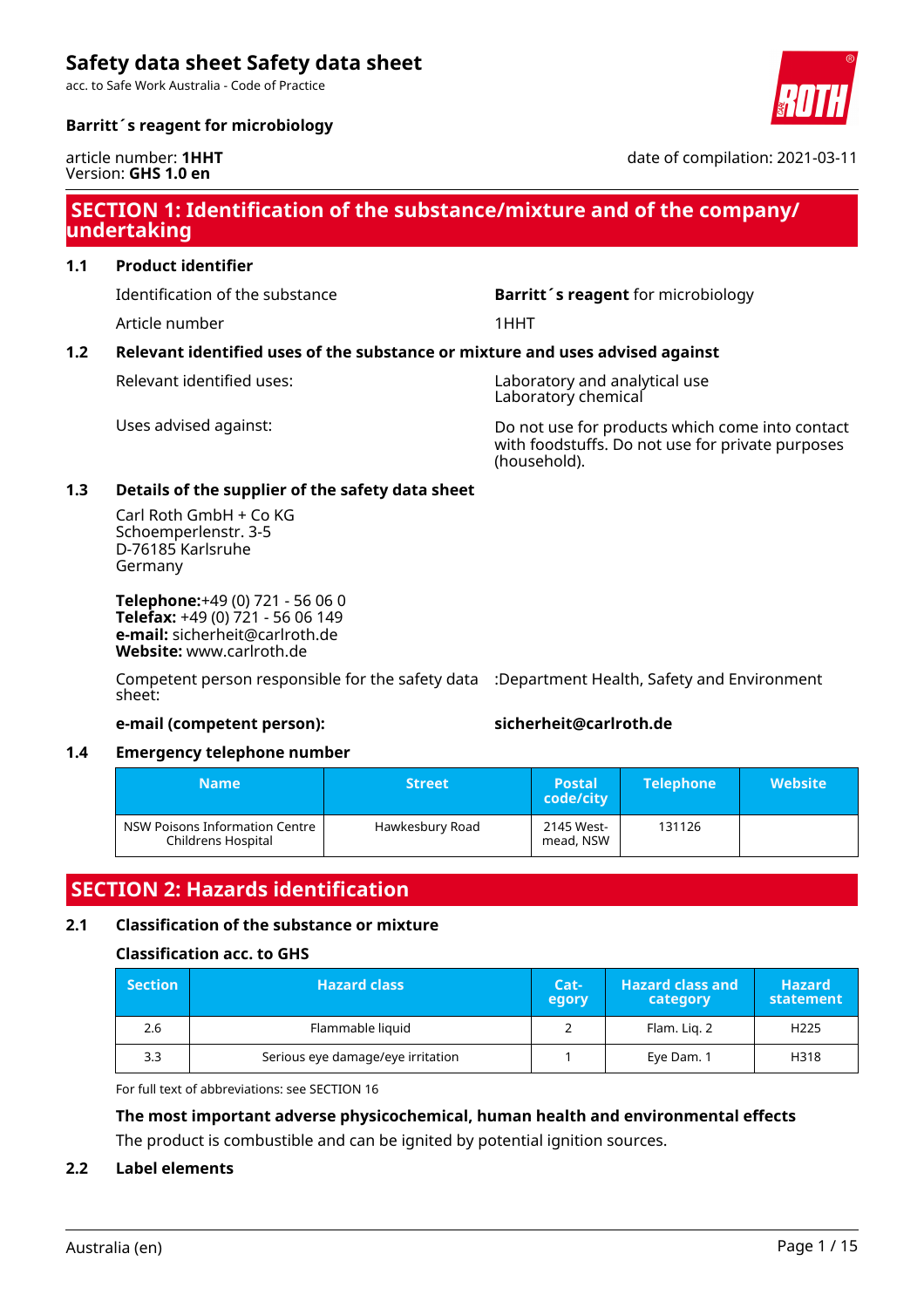acc. to Safe Work Australia - Code of Practice

## **Barritt´s reagent for microbiology**

article number: **1HHT**



|     | article number: <b>1HHT</b>     |                                                                                                                                                                                                                       |
|-----|---------------------------------|-----------------------------------------------------------------------------------------------------------------------------------------------------------------------------------------------------------------------|
|     | Labelling                       |                                                                                                                                                                                                                       |
|     | <b>Signal word</b>              | <b>Danger</b>                                                                                                                                                                                                         |
|     | <b>Pictograms</b>               |                                                                                                                                                                                                                       |
|     | GHS02, GHS05                    |                                                                                                                                                                                                                       |
|     | <b>Hazard statements</b>        |                                                                                                                                                                                                                       |
|     | H <sub>225</sub><br>H318        | Highly flammable liquid and vapour<br>Causes serious eye damage                                                                                                                                                       |
|     | <b>Precautionary statements</b> |                                                                                                                                                                                                                       |
|     |                                 | <b>Precautionary statements - prevention</b>                                                                                                                                                                          |
|     | P210<br>P233                    | Keep away from heat/sparks/open flames/hot surfaces. - No smoking<br>Keep container tightly closed                                                                                                                    |
|     |                                 | <b>Precautionary statements - response</b>                                                                                                                                                                            |
|     | P305+P351+P338<br>P370+P378     | IF IN EYES: Rinse cautiously with water for several minutes. Remove contact<br>lenses, if present and easy to do. Continue rinsing<br>In case of fire: Use sand, carbon dioxide or powder extinguisher for extinction |
|     |                                 | <b>Precautionary statements - storage</b>                                                                                                                                                                             |
|     | P403+P235                       | Store in a well-ventilated place. Keep cool                                                                                                                                                                           |
|     |                                 | <b>Precautionary statements - disposal</b>                                                                                                                                                                            |
|     | P501                            | Dispose of contents/container to industrial combustion plant                                                                                                                                                          |
|     |                                 | <b>Hazardous ingredients for labelling:</b><br>1-Naphthol                                                                                                                                                             |
| 2.3 | <b>Other hazards</b>            |                                                                                                                                                                                                                       |
|     |                                 | <b>Results of PBT and vPvB assessment</b>                                                                                                                                                                             |
|     |                                 | This mixture does not contain any substances that are assessed to be a PBT or a vPvB.                                                                                                                                 |
|     |                                 | <b>SECTION 3: Composition/information on ingredients</b>                                                                                                                                                              |
| 3.1 | <b>Substances</b>               |                                                                                                                                                                                                                       |
|     | not relevant (mixture)          |                                                                                                                                                                                                                       |

## **3.2 Mixtures**

## **Description of the mixture**

| Name of sub-<br>stance | <b>Identifier</b> | $Wt\%$    | <b>Classification acc. to</b><br><b>GHS</b> | Pictograms          | <b>Notes</b> |
|------------------------|-------------------|-----------|---------------------------------------------|---------------------|--------------|
| Ethanol                | CAS No<br>64-17-5 | $\geq 80$ | Flam. Liq. 2 / H225<br>Eye Irrit. 2A / H319 | $\overline{\omega}$ | IARC: 1      |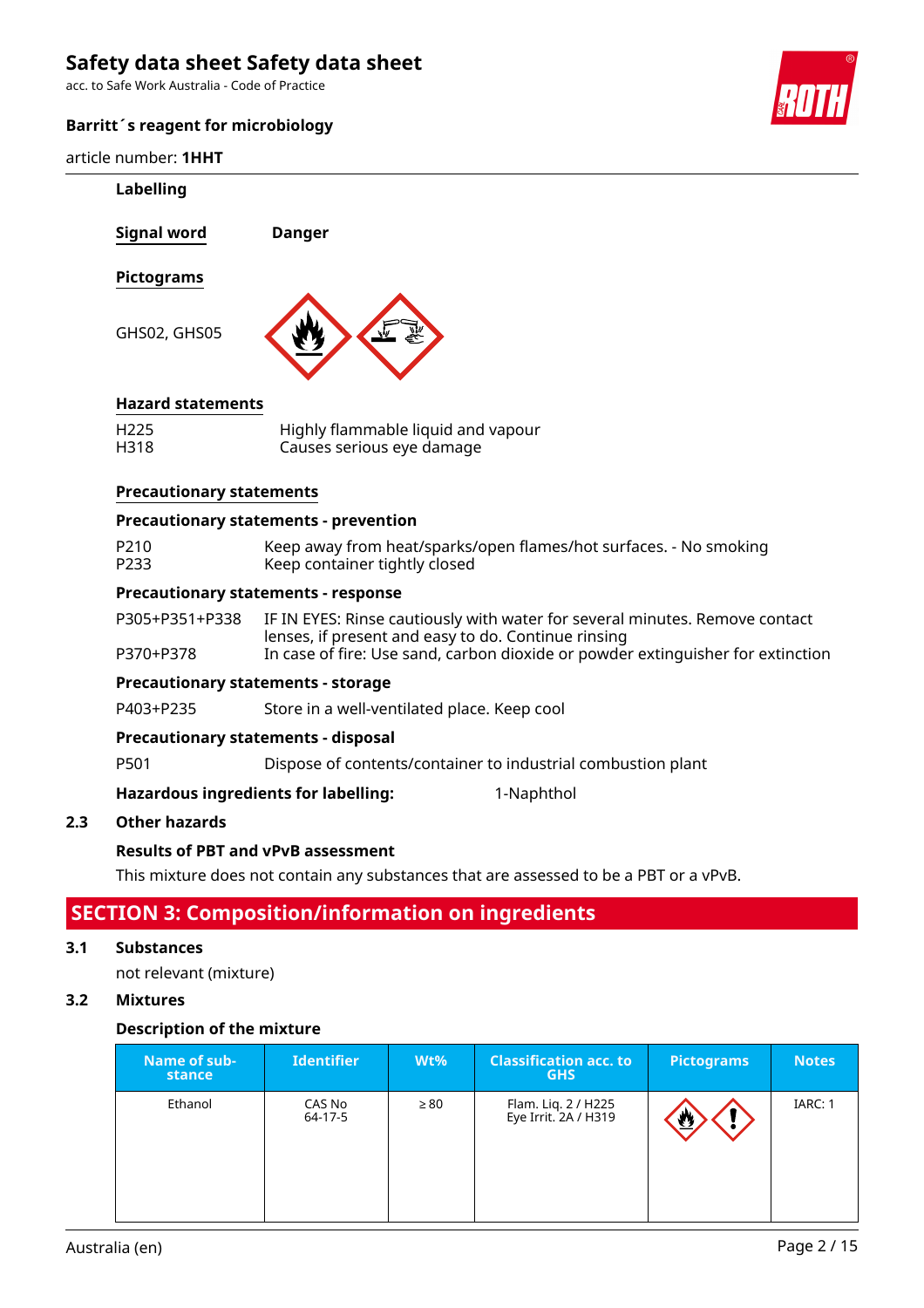acc. to Safe Work Australia - Code of Practice



## **Barritt´s reagent for microbiology**

#### article number: **1HHT**

| Name of sub-<br>stance | <b>Identifier</b>       | $Wt\%$  | <b>Classification acc. to</b><br><b>GHS</b>                                                                 | <b>Pictograms</b> | <b>Notes</b> |
|------------------------|-------------------------|---------|-------------------------------------------------------------------------------------------------------------|-------------------|--------------|
| 1-Naphthol             | CAS No<br>$90 - 15 - 3$ | $1 - 5$ | Acute Tox. 4 / H302<br>Acute Tox. 3 / H311<br>Skin Irrit. 2 / H315<br>Eye Dam. 1 / H318<br>STOT SE 3 / H335 | <b>SSE</b><br>ᆇ   |              |

#### **Notes**

IARC: 1: IARC group 1: carcinogenic to humans (International Agency for Research on Cancer)

For full text of abbreviations: see SECTION 16

## **SECTION 4: First aid measures**

#### **4.1 Description of first aid measures**



#### **General notes**

Take off contaminated clothing.

#### **Following inhalation**

Provide fresh air. In all cases of doubt, or when symptoms persist, seek medical advice.

#### **Following skin contact**

Rinse skin with water/shower. In all cases of doubt, or when symptoms persist, seek medical advice.

#### **Following eye contact**

In case of contact with eyes flush immediately with plenty of flowing water for 10 to 15 minutes holding eyelids apart and consult an ophthalmologist.

#### **Following ingestion**

Rinse mouth. Call a doctor if you feel unwell.

#### **4.2 Most important symptoms and effects, both acute and delayed**

Nausea, Vomiting, Abdominal pain, Breathing difficulties, Vertigo, Drowsiness, Narcosis, Loss of righting reflex, and ataxia, Risk of blindness, Risk of serious damage to eyes

#### **4.3 Indication of any immediate medical attention and special treatment needed**

none

## **SECTION 5: Firefighting measures**

### **5.1 Extinguishing media**



#### **Suitable extinguishing media**

co-ordinate firefighting measures to the fire surroundings water spray, alcohol resistant foam, dry extinguishing powder, BC-powder, carbon dioxide (CO<sub>2</sub>)

#### **Unsuitable extinguishing media**

water jet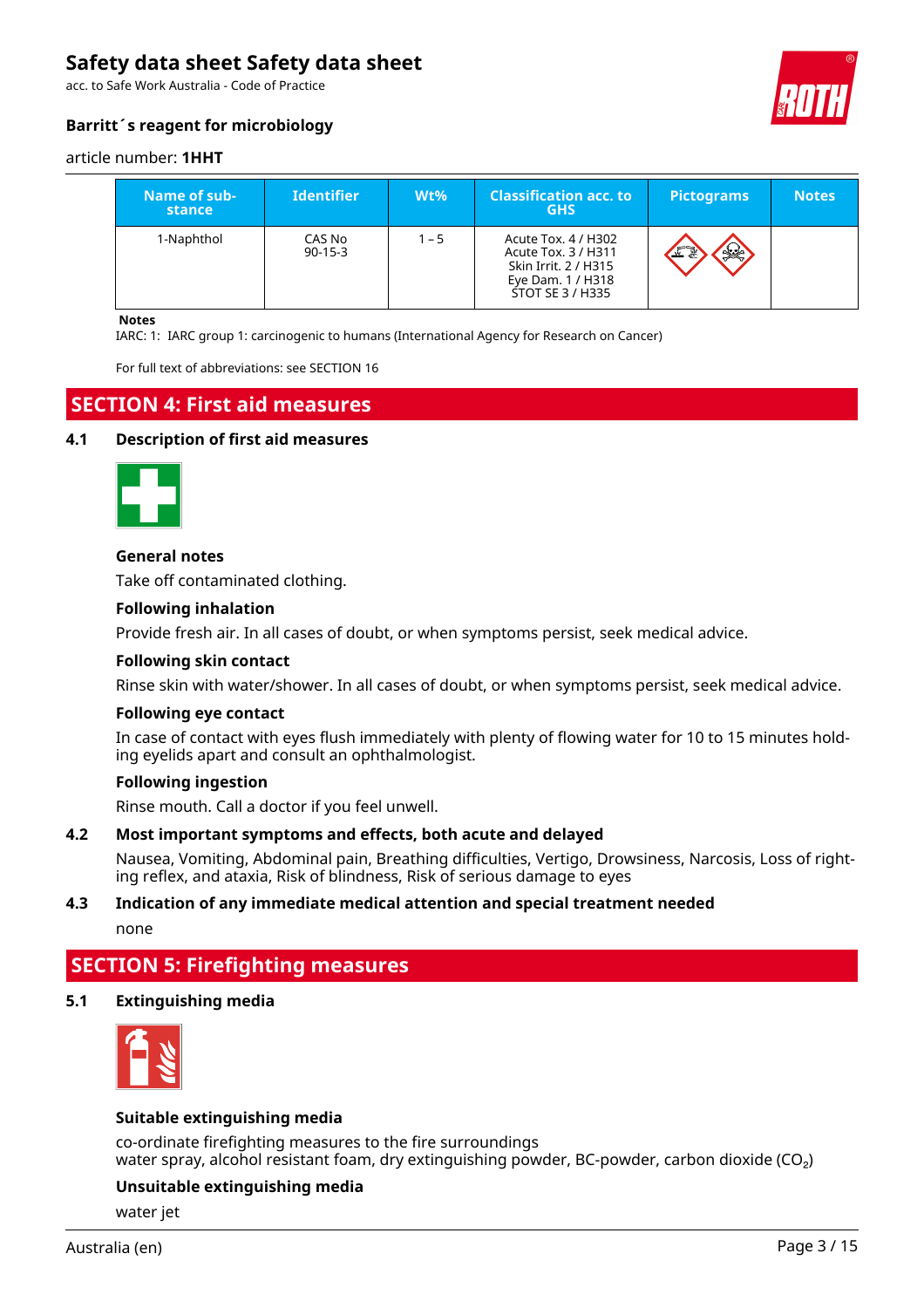acc. to Safe Work Australia - Code of Practice

### **Barritt´s reagent for microbiology**

article number: **1HHT**

### **5.2 Special hazards arising from the substance or mixture**

Combustible. In case of insufficient ventilation and/or in use, may form flammable/explosive vapourair mixture. Solvent vapours are heavier than air and may spread along floors. Places which are not ventilated, e.g. unventilated below ground level areas such as trenches, conduits and shafts, are particularly prone to the presence of flammable substances or mixtures. Vapours may form explosive mixtures with air.

#### **Hazardous combustion products**

Carbon monoxide (CO), Carbon dioxide (CO<sub>2</sub>), May produce toxic fumes of carbon monoxide if burning.

#### **5.3 Advice for firefighters**

In case of fire and/or explosion do not breathe fumes. Fight fire with normal precautions from a reasonable distance. Wear self-contained breathing apparatus.

## **SECTION 6: Accidental release measures**

**6.1 Personal precautions, protective equipment and emergency procedures**



#### **For non-emergency personnel**

Avoid contact with skin, eyes and clothes. Do not breathe vapour/spray. Avoidance of ignition sources.

#### **6.2 Environmental precautions**

Keep away from drains, surface and ground water. Danger of explosion.

#### **6.3 Methods and material for containment and cleaning up**

#### **Advice on how to contain a spill**

Covering of drains.

#### **Advice on how to clean up a spill**

Absorb with liquid-binding material (sand, diatomaceous earth, acid- or universal binding agents).

#### **Other information relating to spills and releases**

Place in appropriate containers for disposal. Ventilate affected area.

#### **6.4 Reference to other sections**

Hazardous combustion products: see section 5. Personal protective equipment: see section 8. Incompatible materials: see section 10. Disposal considerations: see section 13.

## **SECTION 7: Handling and storage**

## **7.1 Precautions for safe handling**

Provision of sufficient ventilation.

#### **Measures to prevent fire as well as aerosol and dust generation**



Keep away from sources of ignition - No smoking.

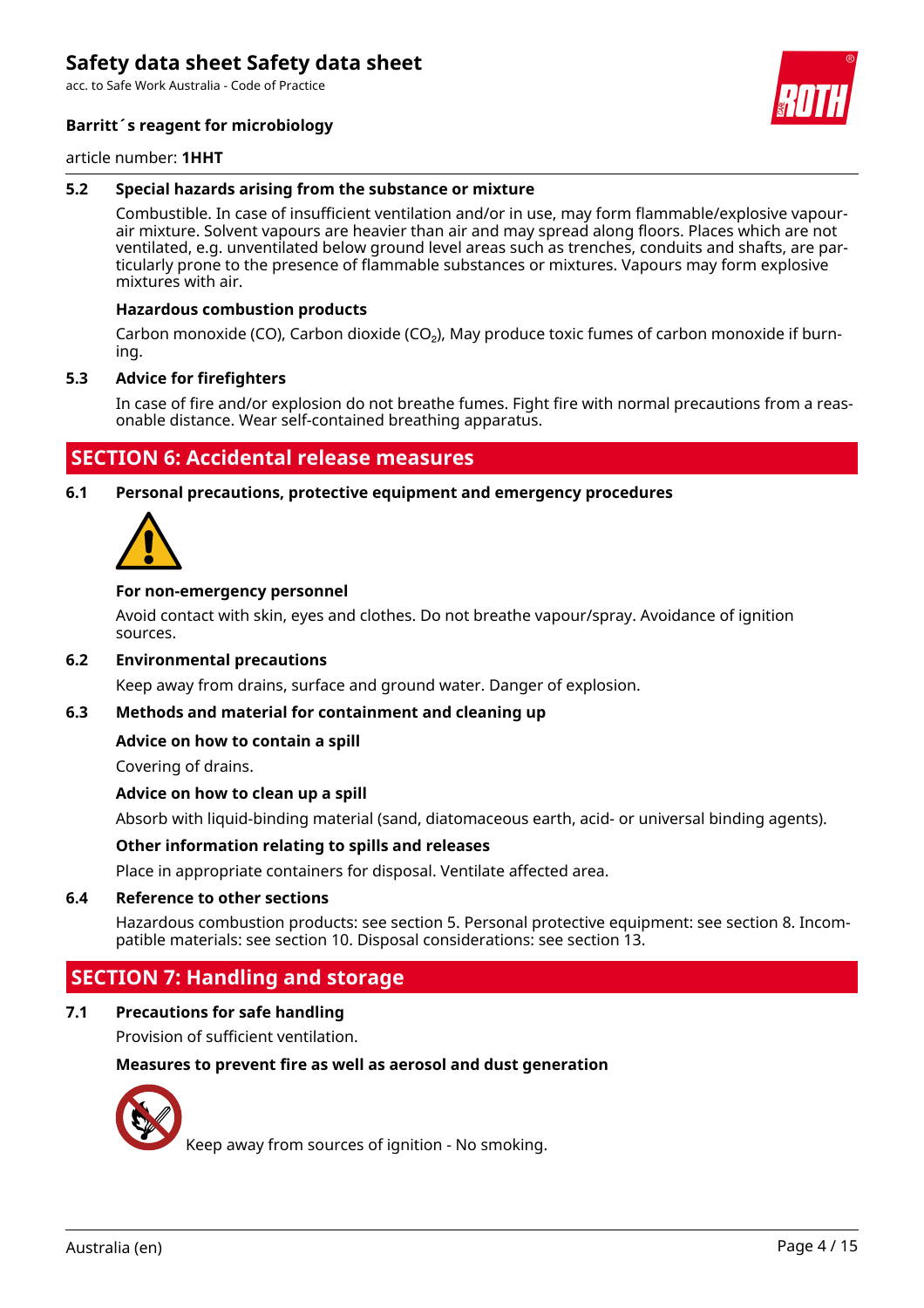acc. to Safe Work Australia - Code of Practice

### **Barritt´s reagent for microbiology**

article number: **1HHT**

Take precautionary measures against static discharge. Due to danger of explosion, prevent leakage

of vapours into cellars, flues and ditches.

#### **Advice on general occupational hygiene**

Wash hands before breaks and after work. Keep away from food, drink and animal feedingstuffs. When using do not smoke.

### **7.2 Conditions for safe storage, including any incompatibilities**

Store in a well-ventilated place. Keep container tightly closed. Protect from sunlight. Keep in a cool place.

#### **Incompatible substances or mixtures**

Observe hints for combined storage.

**Consideration of other advice**

Ground/bond container and receiving equipment.

#### **Ventilation requirements**

Use local and general ventilation.

#### **Specific designs for storage rooms or vessels**

Recommended storage temperature: 2 – 8 °C

#### **7.3 Specific end use(s)**

No information available.

## **SECTION 8: Exposure controls/personal protection**

#### **8.1 Control parameters**

#### **National limit values**

#### **Occupational exposure limit values (Workplace Exposure Limits)**

| <b>Cou</b><br>ntr/<br>$\overline{\mathbf{v}}$ | <b>Name of agent</b>         | <b>CAS No</b> | Identi-<br>fier | TW<br>$\mathsf{A}$<br><b>Ipp</b><br>$m$ ] | TWA<br>[mq/<br>m <sup>3</sup> | <b>STE</b><br>ь<br>[pp<br>m | <b>STEL</b><br>[mq/<br>m <sup>3</sup> | <b>Ceil</b><br>ing-<br>Ч<br>[pp<br>m] | Ceil-<br>'ing-C<br>[mq/<br>m <sup>3</sup> | Nota-<br>tion | <b>Source</b> |
|-----------------------------------------------|------------------------------|---------------|-----------------|-------------------------------------------|-------------------------------|-----------------------------|---------------------------------------|---------------------------------------|-------------------------------------------|---------------|---------------|
| AU                                            | ethyl alcohol (ethan-<br>ol) | 64-17-5       | <b>WES</b>      | ,00<br>0                                  | 1,880                         |                             |                                       |                                       |                                           |               | WES           |

**Notation**

Ceiling-C Ceiling value is a limit value above which exposure should not occur

STEL Short-term exposure limit: a limit value above which exposure should not occur and which is related to a 15 minute period (unless otherwise specified) TWA Time-weighted average (long-term exposure limit): measured or calculated in relation to a reference period of 8

hours time-weighted average (unless otherwise specified)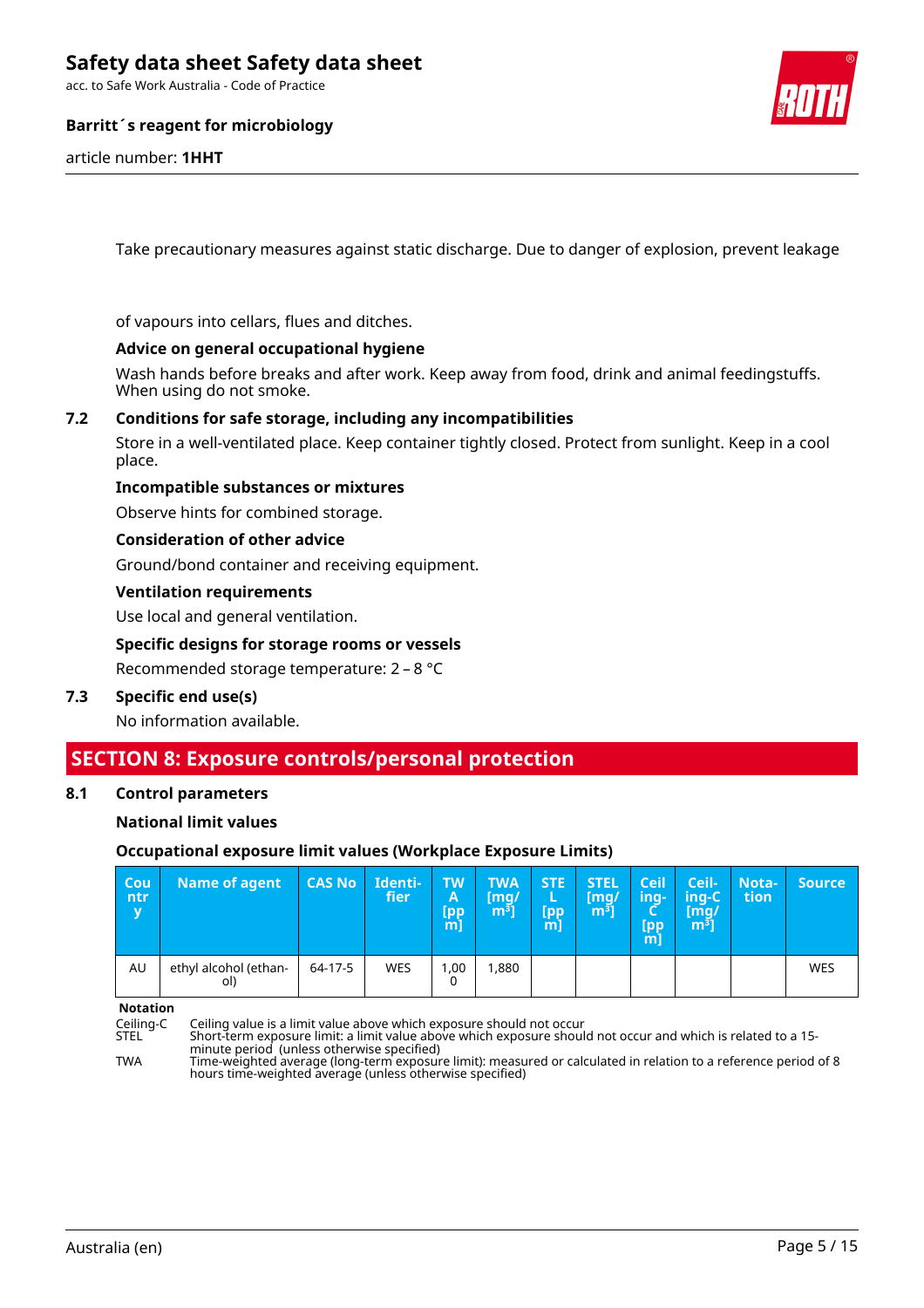acc. to Safe Work Australia - Code of Practice

## **Barritt´s reagent for microbiology**

article number: **1HHT**

| <b>Relevant DNELs of components of the mixture</b> |               |               |                             |                                                 |                   |                               |  |  |  |
|----------------------------------------------------|---------------|---------------|-----------------------------|-------------------------------------------------|-------------------|-------------------------------|--|--|--|
| Name of sub-<br>stance                             | <b>CAS No</b> | End-<br>point | <b>Threshol</b><br>d level  | <b>Protection</b><br>goal, route of<br>exposure | Used in           | <b>Exposure time</b>          |  |  |  |
| Ethanol                                            | 64-17-5       | <b>DNEL</b>   | 1,900 mg/<br>m <sup>3</sup> | human, inhalat-<br>ory                          | worker (industry) | acute - systemic<br>effects   |  |  |  |
| Ethanol                                            | 64-17-5       | <b>DNEL</b>   | 343 mg/kg                   | human, dermal                                   | worker (industry) | chronic - systemic<br>effects |  |  |  |
| Ethanol                                            | 64-17-5       | <b>DNEL</b>   | 950 mg/m $3$                | human, inhalat-<br>ory                          | worker (industry) | chronic - systemic<br>effects |  |  |  |

### **Relevant PNECs of components of the mixture**

| Name of sub-<br>stance | <b>CAS No</b> | End-<br>point | <b>Threshol</b><br>d level | <b>Organism</b> | <b>Environmental</b><br>compartment | <b>Exposure time</b>      |
|------------------------|---------------|---------------|----------------------------|-----------------|-------------------------------------|---------------------------|
| Ethanol                | 64-17-5       | <b>PNEC</b>   | 0.79 $mg/m1$               | unknown         | marine water                        | intermittent re-<br>lease |
| Ethanol                | 64-17-5       | <b>PNEC</b>   | 2.75 $mg/mcm3$             | unknown         | air                                 | intermittent re-<br>lease |
| Ethanol                | 64-17-5       | <b>PNEC</b>   | 3.6 $mg/mcm3$              | unknown         | freshwater sedi-<br>ment            | intermittent re-<br>lease |
| Ethanol                | 64-17-5       | <b>PNEC</b>   | 580 $mg/mcm3$              | unknown         | sewage treatment<br>plant (STP)     | intermittent re-<br>lease |
| Ethanol                | 64-17-5       | <b>PNEC</b>   | 0.63 $mg/m1$               | unknown         | soil                                | intermittent re-<br>lease |
| Ethanol                | 64-17-5       | <b>PNEC</b>   | 0.96 $mg/m3$               | unknown         | freshwater                          | intermittent re-<br>lease |

### **8.2 Exposure controls**

#### **Individual protection measures (personal protective equipment)**

#### **Eye/face protection**



Use safety goggle with side protection.

**Skin protection**



#### **• hand protection**

Wear suitable gloves. Chemical protection gloves are suitable, which are tested according to EN 374. For special purposes, it is recommended to check the resistance to chemicals of the protective gloves mentioned above together with the supplier of these gloves. The times are approximate values from measurements at 22 ° C and permanent contact. Increased temperatures due to heated substances, body heat etc. and a reduction of the effective layer thickness by stretching can lead to a considerable reduction of the breakthrough time. If in doubt, contact manufacturer. At an approx. 1.5 times larger / smaller layer thickness, the respective breakthrough time is doubled / halved. The data apply only to the pure substance. When transferred to substance mixtures, they may only be considered as

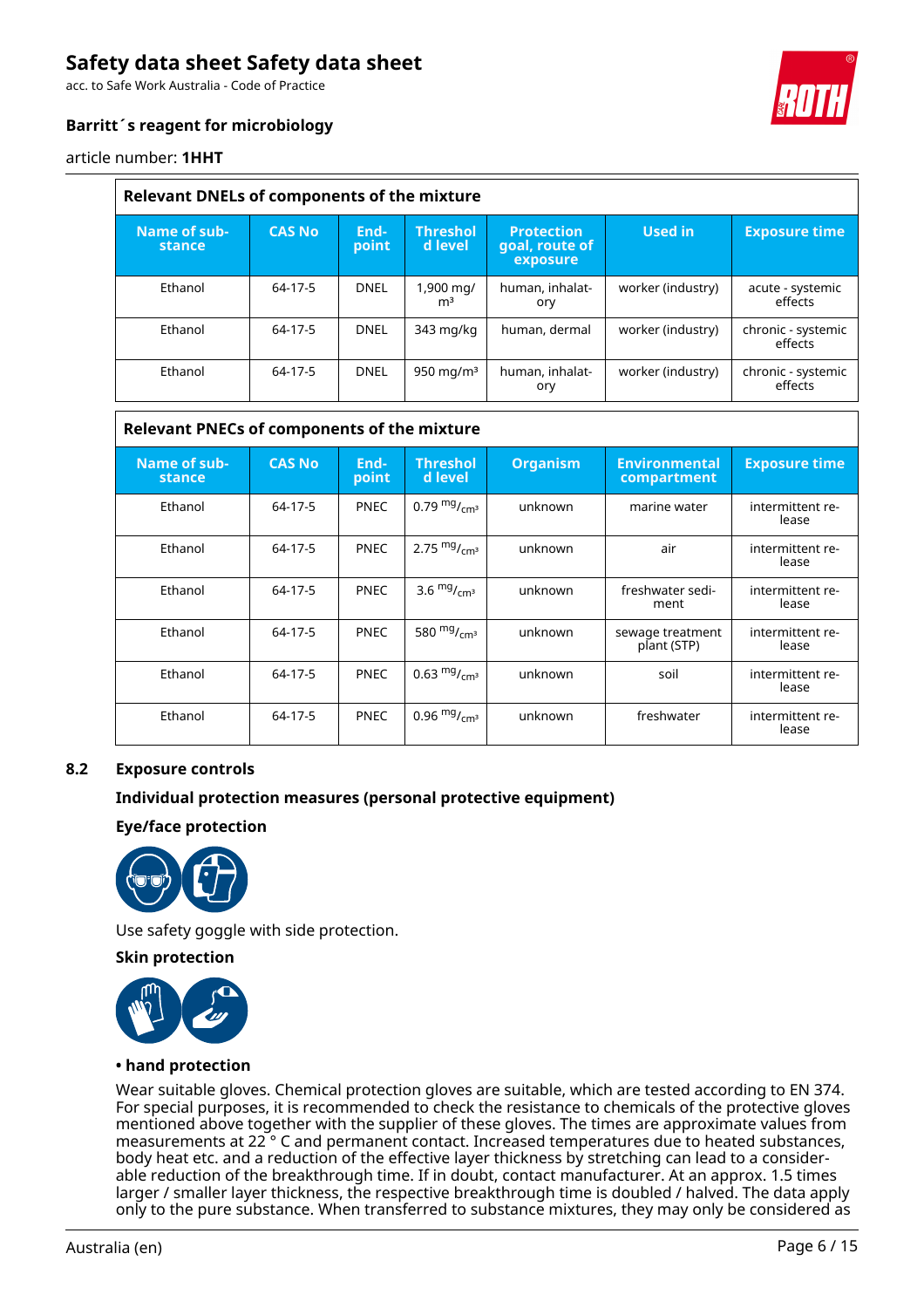acc. to Safe Work Australia - Code of Practice

### **Barritt´s reagent for microbiology**

article number: **1HHT**

#### a guide.

#### **• type of material**

Butyl caoutchouc (butyl rubber)

## **• material thickness**

0,7mm

#### **• breakthrough times of the glove material**

>480 minutes (permeation: level 6)

#### **• other protection measures**

Take recovery periods for skin regeneration. Preventive skin protection (barrier creams/ointments) is recommended.

Flame-retardant protective clothing.

#### **Respiratory protection**



Respiratory protection necessary at: Aerosol or mist formation. Type: A (against organic gases and vapours with a boiling point of  $> 65$  °C, colour code: Brown).

#### **Environmental exposure controls**

Keep away from drains, surface and ground water.

## **SECTION 9: Physical and chemical properties**

## **9.1 Information on basic physical and chemical properties**

| Physical state                                              | liquid                                                                                        |
|-------------------------------------------------------------|-----------------------------------------------------------------------------------------------|
| Colour                                                      | colourless                                                                                    |
| Odour                                                       | like: - alcohol                                                                               |
| Melting point/freezing point                                | $-114 °C$                                                                                     |
| Boiling point or initial boiling point and boiling<br>range | 78 °C at 1,013 hPa                                                                            |
| Flammability                                                | flammable liquid in accordance with GHS criteria                                              |
| Lower and upper explosion limit                             | 3.1 vol% (data apply to the main component)<br>- 27.7 vol% (data apply to the main component) |
| Flash point                                                 | $14^{\circ}$ C                                                                                |
| Auto-ignition temperature                                   | 455 °C                                                                                        |
| Decomposition temperature                                   | not relevant                                                                                  |
| pH (value)                                                  | not determined                                                                                |
| Kinematic viscosity                                         | not determined                                                                                |
| Solubility(ies)                                             |                                                                                               |
| Water solubility                                            | miscible in any proportion                                                                    |

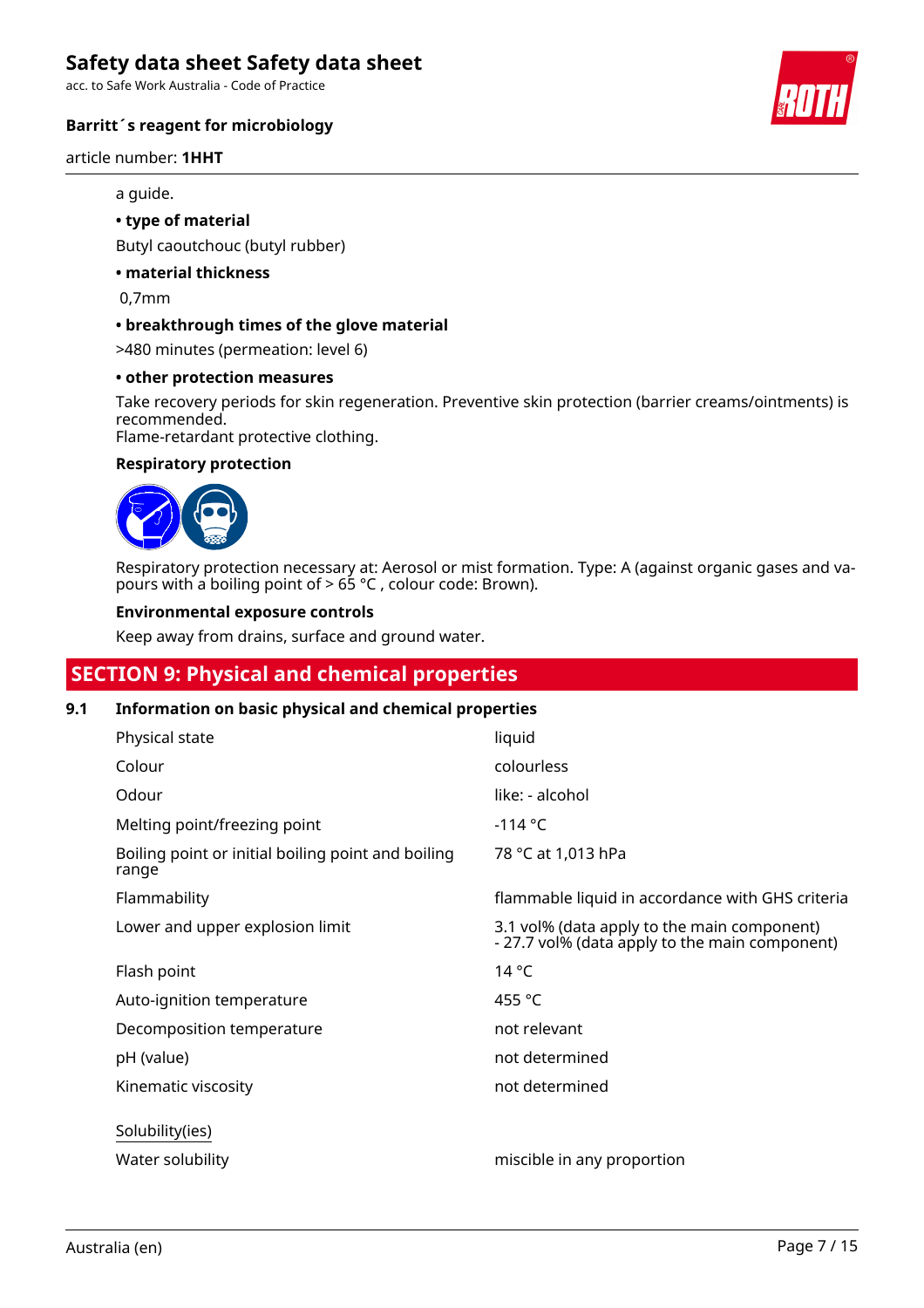acc. to Safe Work Australia - Code of Practice

#### **Barritt´s reagent for microbiology**

article number: **1HHT**



|     | Partition coefficient                                  |                                     |
|-----|--------------------------------------------------------|-------------------------------------|
|     | Partition coefficient n-octanol/water (log value):     | this information is not available   |
|     |                                                        |                                     |
|     | Vapour pressure                                        | 59 hPa at 20 °C                     |
|     |                                                        |                                     |
|     | Density                                                | 0.8 $9/_{cm^3}$ at 20 °C            |
|     | Particle characteristics                               | No data available.                  |
|     |                                                        |                                     |
|     | Other safety parameters                                |                                     |
|     | Oxidising properties                                   | none                                |
| 9.2 | <b>Other information</b>                               |                                     |
|     | Information with regard to physical hazard<br>classes: | There is no additional information. |
|     | Other safety characteristics:                          |                                     |
|     | Miscibility                                            | completely miscible with water      |

## **SECTION 10: Stability and reactivity**

### **10.1 Reactivity**

The mixture contains reactive substance(s). Risk of ignition. Vapours may form explosive mixtures with air.

### **If heated**

Risk of ignition.

## **10.2 Chemical stability**

The material is stable under normal ambient and anticipated storage and handling conditions of temperature and pressure.

### **10.3 Possibility of hazardous reactions**

**Violent reaction with:** strong oxidiser, Alkali metals, Alkaline earth metal, Acetic anhydride, Peroxides, Phosphorus oxides (e.g. P2O5), Nitric acid, Nitrate, Perchlorates, => Explosive properties

#### **10.4 Conditions to avoid**

Keep away from heat, hot surfaces, sparks, open flames and other ignition sources. No smoking.

#### **10.5 Incompatible materials**

There is no additional information.

#### **10.6 Hazardous decomposition products**

Hazardous combustion products: see section 5.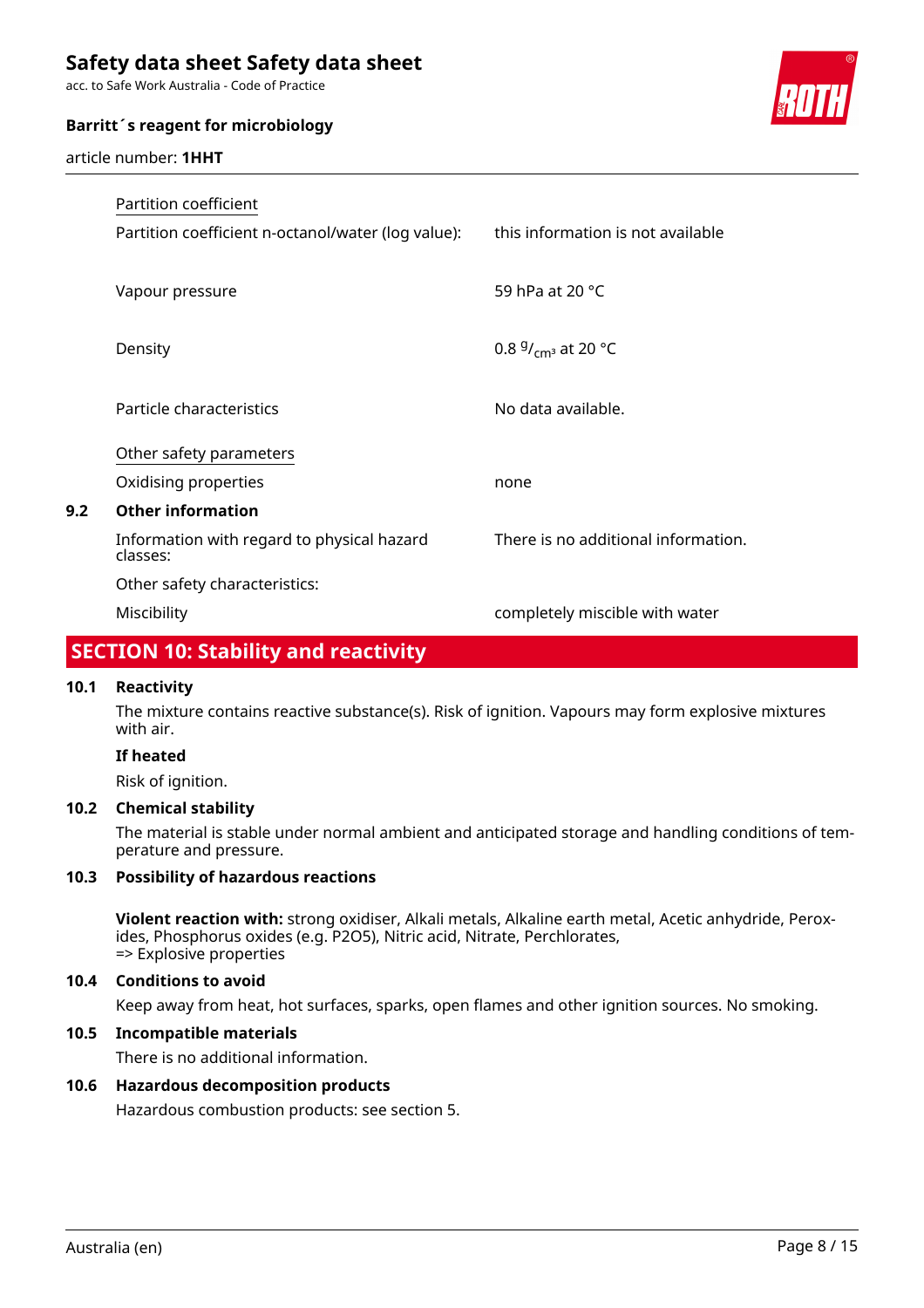acc. to Safe Work Australia - Code of Practice



### **Barritt´s reagent for microbiology**

article number: **1HHT**

## **SECTION 11: Toxicological information**

#### **11.1 Information on toxicological effects**

Test data are not available for the complete mixture.

#### **Classification procedure**

The method for classification of the mixture is based on ingredients of the mixture (additivity formula).

### **Classification acc. to GHS**

#### **Acute toxicity**

Shall not be classified as acutely toxic.

| Acute toxicity estimate (ATE) of components of the mixture |               |                       |                  |  |  |  |
|------------------------------------------------------------|---------------|-----------------------|------------------|--|--|--|
| Name of substance                                          | <b>CAS No</b> | <b>Exposure route</b> | <b>ATE</b>       |  |  |  |
| 1-Naphthol                                                 | $90-15-3$     | oral                  | 1,870 $mg/_{kq}$ |  |  |  |
| 1-Naphthol                                                 | $90-15-3$     | dermal                | 880 $mg/_{kq}$   |  |  |  |

## **Acute toxicity of components of the mixture**

| Name of substance | <b>CAS No</b> | <b>Exposure</b>          | <b>Endpoint</b> | <b>Value</b>     | <b>Species</b> |
|-------------------|---------------|--------------------------|-----------------|------------------|----------------|
| Ethanol           | 64-17-5       | route<br>inhalation: va- | <b>LC50</b>     | 95.6 $mg/1/4h$   | rat            |
|                   |               | pour                     |                 |                  |                |
| Ethanol           | 64-17-5       | oral                     | LD50            | 7,060 $mg/kq$    | rat            |
| 1-Naphthol        | $90 - 15 - 3$ | oral                     | LD50            | 1,870 $mgr_{kq}$ | rat            |
| 1-Naphthol        | $90-15-3$     | dermal                   | LD50            | 880 $mg/_{kq}$   | rabbit         |

#### **Skin corrosion/irritation**

Shall not be classified as corrosive/irritant to skin.

#### **Serious eye damage/eye irritation**

Causes serious eye damage.

#### **Respiratory or skin sensitisation**

Shall not be classified as a respiratory or skin sensitiser.

#### **Germ cell mutagenicity**

Shall not be classified as germ cell mutagenic.

#### **Carcinogenicity**

Shall not be classified as carcinogenic.

#### **Reproductive toxicity**

Shall not be classified as a reproductive toxicant.

#### **Specific target organ toxicity - single exposure**

Shall not be classified as a specific target organ toxicant (single exposure).

#### **Specific target organ toxicity - repeated exposure**

Shall not be classified as a specific target organ toxicant (repeated exposure).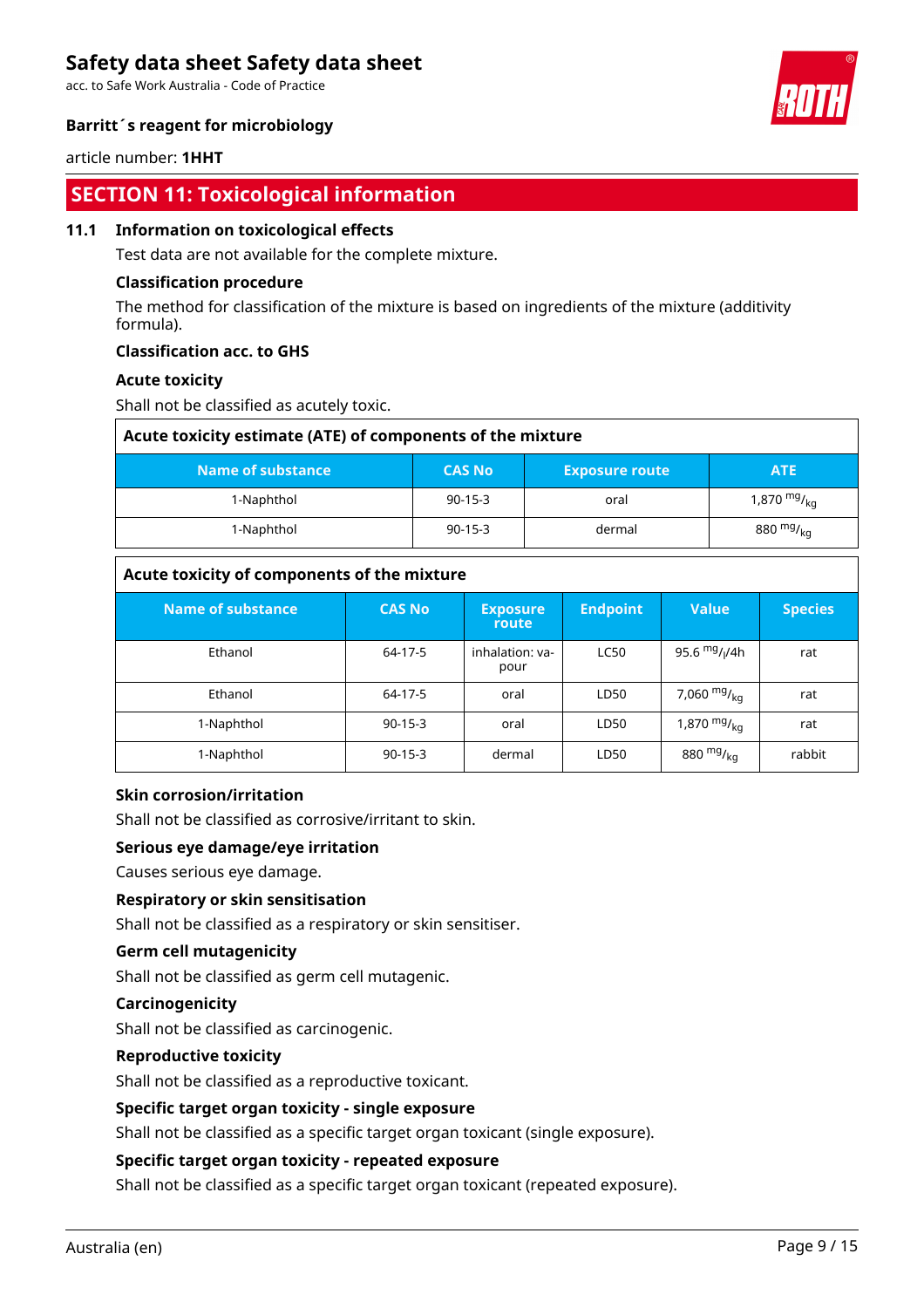acc. to Safe Work Australia - Code of Practice

### **Barritt´s reagent for microbiology**



#### article number: **1HHT**

### **Aspiration hazard**

Shall not be classified as presenting an aspiration hazard.

### **Symptoms related to the physical, chemical and toxicological characteristics**

### **• If swallowed**

vomiting, abdominal pain, nausea, Causes damage to liver through prolonged or repeated exposure if swallowed, loss of righting reflex, and ataxia

#### **• If in eyes**

Causes serious eye damage, risk of blindness

#### **• If inhaled**

drowsiness, narcosis, vertigo, breathing difficulties, Inebriation

### **• If on skin**

Prolonged or repeated skin contact may cause removal of natural fat from the skin resulting in dermatitis (skin inflammation)

#### **• Other information**

none

#### **11.2 Endocrine disrupting properties**

The mixture contains substance(s) with an endocrine disrupting potential.

## **SECTION 12: Ecological information**

#### **12.1 Toxicity**

Shall not be classified as hazardous to the aquatic environment.

| Aquatic toxicity (acute) of components of the mixture |               |                 |                      |                       |                         |
|-------------------------------------------------------|---------------|-----------------|----------------------|-----------------------|-------------------------|
| Name of sub-<br>stance                                | <b>CAS No</b> | <b>Endpoint</b> | <b>Value</b>         | <b>Species</b>        | <b>Exposure</b><br>time |
| Ethanol                                               | 64-17-5       | <b>LC50</b>     | $8,140 \frac{mg}{l}$ | orfe (Leuciscus idus) | 96 h                    |
| Ethanol                                               | 64-17-5       | EC50            | 9,000 – 14,000       | daphnia magna         | 48 h                    |

#### **Biodegradation**

Data are not available.

#### **12.2 Process of degradability**

#### **Degradability of components of the mixture**

| Name of<br>substance | <b>CAS No</b> | <b>Process</b> | Degrada-<br>tion rate | Time | <b>Method</b> | <b>Source</b> |
|----------------------|---------------|----------------|-----------------------|------|---------------|---------------|
| Ethanol              | 64-17-5       | biotic/abiotic | 94 %                  | d    |               |               |
| 1-Naphthol           | $90 - 15 - 3$ | biotic/abiotic | >70%                  | d    |               |               |

#### **12.3 Bioaccumulative potential**

Data are not available.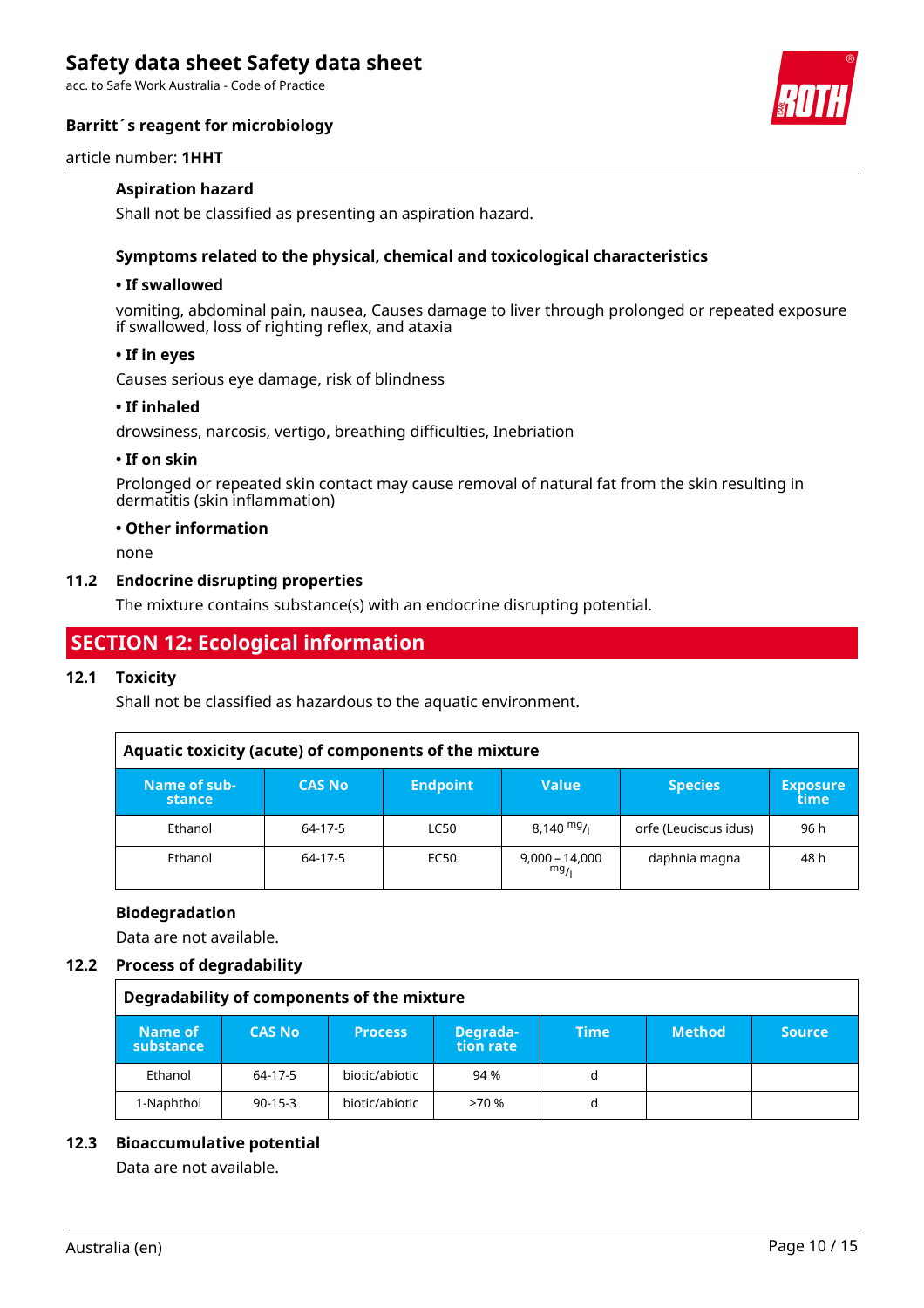acc. to Safe Work Australia - Code of Practice



## **Barritt´s reagent for microbiology**

#### article number: **1HHT**

| Bioaccumulative potential of components of the mixture |               |            |         |                 |
|--------------------------------------------------------|---------------|------------|---------|-----------------|
| Name of substance                                      | <b>CAS No</b> | <b>BCF</b> | Log KOW | <b>BOD5/COD</b> |
| Ethanol                                                | 64-17-5       |            | $-0.31$ |                 |
| 1-Naphthol                                             | $90 - 15 - 3$ |            | 2.85    |                 |

#### **12.4 Mobility in soil**

Data are not available.

## **12.5 Results of PBT and vPvB assessment** Data are not available.

## **12.6 Endocrine disrupting properties**

The mixture contains substance(s) with an endocrine disrupting potential.

#### **12.7 Other adverse effects**

Data are not available.

## **SECTION 13: Disposal considerations**

#### **13.1 Waste treatment methods**



This material and its container must be disposed of as hazardous waste. Dispose of contents/container in accordance with local/regional/national/international regulations.

#### **Sewage disposal-relevant information**

Do not empty into drains.

#### **Waste treatment of containers/packagings**

Only packagings which are approved (e.g. acc. to the Dangerous Goods Regulations) may be used.

#### **Relevant provisions relating to waste(Basel Convention)**

#### **Properties of waste which render it hazardous**

**H3** Flammable liquids

#### **13.3 Remarks**

Waste shall be separated into the categories that can be handled separately by the local or national waste management facilities. Please consider the relevant national or regional provisions.

## **SECTION 14: Transport information**

#### **14.1 UN number**

|      | UN RTDG                 | UN<br>1993               |
|------|-------------------------|--------------------------|
|      | IMDG-Code               | <b>UN 1993</b>           |
|      | ICAO-TI                 | <b>UN 1993</b>           |
| 14.2 | UN proper shipping name |                          |
|      | <b>UN RTDG</b>          | FLAMMABLE LIQUID, N.O.S. |
|      | IMDG-Code               | FLAMMABLE LIQUID, N.O.S. |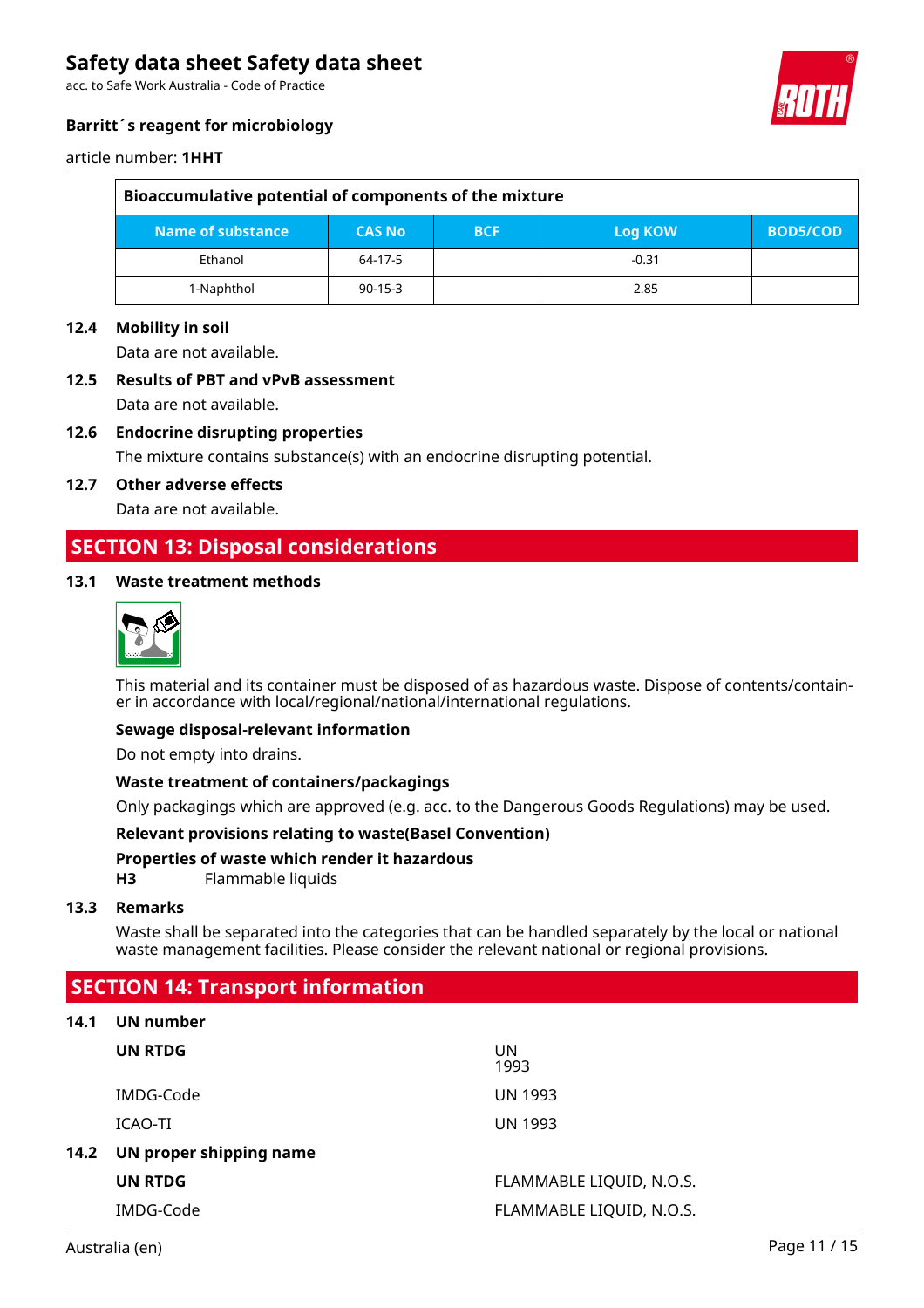acc. to Safe Work Australia - Code of Practice

### **Barritt´s reagent for microbiology**

article number: **1HHT**



|      | ICAO-TI                                | Flammable liquid, n.o.s.                                                   |
|------|----------------------------------------|----------------------------------------------------------------------------|
|      | Technical name (hazardous ingredients) | Ethanol, 1-Naphthol                                                        |
| 14.3 | <b>Transport hazard class(es)</b>      |                                                                            |
|      | <b>UN RTDG</b>                         | 3                                                                          |
|      | IMDG-Code                              | 3                                                                          |
|      | ICAO-TI                                | 3                                                                          |
| 14.4 | <b>Packing group</b>                   |                                                                            |
|      | <b>UN RTDG</b>                         | $_{\rm II}$                                                                |
|      | IMDG-Code                              | $_{\rm II}$                                                                |
|      | ICAO-TI                                | $\mathbf{I}$                                                               |
| 14.5 | <b>Environmental hazards</b>           | non-environmentally hazardous acc. to the dan-<br>gerous goods regulations |

## **14.6 Special precautions for user**

There is no additional information.

## **14.7 Transport in bulk according to Annex II of MARPOL and the IBC Code** The cargo is not intended to be carried in bulk.

Excepted quantities (EQ) E2

| <b>Information for each of the UN Model Regulations</b> |                                                                                    |
|---------------------------------------------------------|------------------------------------------------------------------------------------|
|                                                         | Transport informationNational regulationsAdditional information(UN RTDG)           |
| <b>UN number</b>                                        | 1993                                                                               |
| Proper shipping name                                    | FLAMMABLE LIQUID, N.O.S.                                                           |
| <b>Class</b>                                            | 3                                                                                  |
| <b>Packing group</b>                                    | $_{\rm II}$                                                                        |
| Danger label(s)                                         | 3                                                                                  |
|                                                         |                                                                                    |
| <b>Special provisions (SP)</b>                          | 274<br><b>UN RTDG</b>                                                              |
| <b>Excepted quantities (EQ)</b>                         | E <sub>2</sub><br><b>UN RTDG</b>                                                   |
| Limited quantities (LQ)                                 | 1 <sup>L</sup><br><b>UN RTDG</b>                                                   |
|                                                         | <b>International Maritime Dangerous Goods Code (IMDG) - Additional information</b> |
| Marine pollutant                                        |                                                                                    |
| Danger label(s)                                         | 3                                                                                  |
|                                                         |                                                                                    |
| Special provisions (SP)                                 | 274                                                                                |

### Australia (en) Page 12 / 15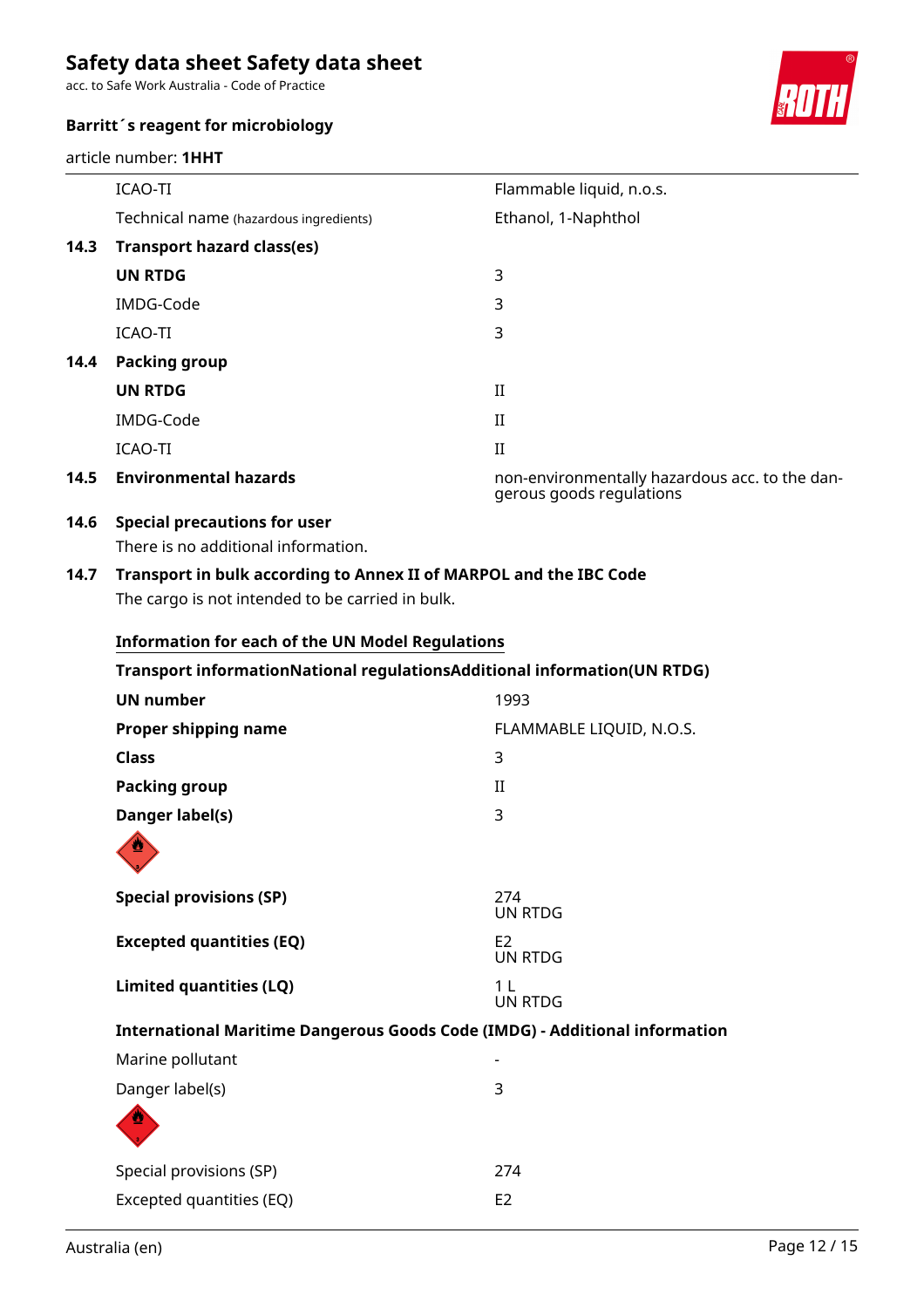acc. to Safe Work Australia - Code of Practice



## **Barritt´s reagent for microbiology**

article number: **1HHT**

| Limited quantities (LQ)                                                            | 1 L            |
|------------------------------------------------------------------------------------|----------------|
| EmS                                                                                | $F-E, S-E$     |
| Stowage category                                                                   | B              |
| International Civil Aviation Organization (ICAO-IATA/DGR) - Additional information |                |
| Danger label(s)                                                                    | 3              |
| Special provisions (SP)                                                            | A3             |
| Excepted quantities (EQ)                                                           | E <sub>2</sub> |
| Limited quantities (LQ)                                                            | 1 L            |

## **SECTION 15: Regulatory information**

**15.1 Safety, health and environmental regulations/legislation specific for the substance or mixture** There is no additional information.

### **National regulations(Australia)**

### **Australian Inventory of Chemical Substances(AICS)**

All ingredients are listed or exempt from listing.

### **National inventories**

| <b>Country</b> | <b>Inventory</b> | <b>Status</b>                  |
|----------------|------------------|--------------------------------|
| AU             | <b>AICS</b>      | all ingredients are listed     |
| CA             | <b>DSL</b>       | all ingredients are listed     |
| <b>CN</b>      | <b>IECSC</b>     | all ingredients are listed     |
| EU             | ECSI             | all ingredients are listed     |
| <b>EU</b>      | REACH Reg.       | all ingredients are listed     |
| JP             | <b>CSCL-ENCS</b> | all ingredients are listed     |
| <b>KR</b>      | <b>KECI</b>      | all ingredients are listed     |
| <b>MX</b>      | <b>INSQ</b>      | all ingredients are listed     |
| NZ             | NZIOC            | all ingredients are listed     |
| <b>PH</b>      | <b>PICCS</b>     | all ingredients are listed     |
| TR             | <b>CICR</b>      | not all ingredients are listed |
| <b>TW</b>      | <b>TCSI</b>      | all ingredients are listed     |
| US.            | <b>TSCA</b>      | all ingredients are listed     |

## **Legend**

AICS Australian Inventory of Chemical Substances<br>CICR Chemical Inventory and Control Regulation<br>CSCL-ENCS List of Existing and New Chemical Substances<br>DSL Domestic Substances List (DSL) CICR Chemical Inventory and Control Regulation CSCL-ENCS List of Existing and New Chemical Substances (CSCL-ENCS) DSL Domestic Substances List (DSL) ECSI EC Substance Inventory (EINECS, ELINCS, NLP) IECSC Inventory of Existing Chemical Substances Produced or Imported in China INSQ National Inventory of Chemical Substances KECI Korea Existing Chemicals Inventory NZIoC New Zealand Inventory of Chemicals PICCS Philippine Inventory of Chemicals and Chemical Substances (PICCS)

REACH Reg. REACH registered substances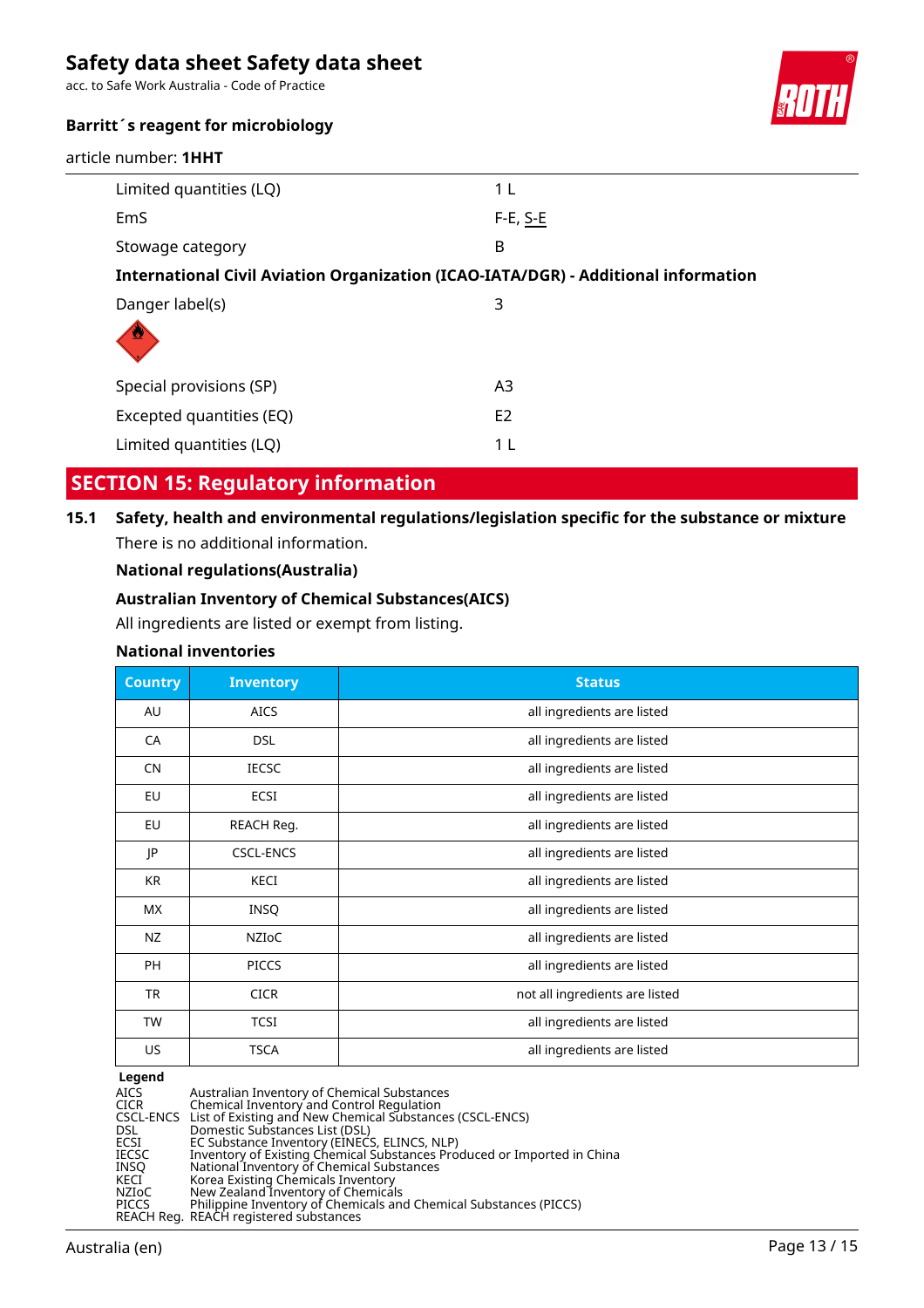acc. to Safe Work Australia - Code of Practice

## **Barritt´s reagent for microbiology**

#### article number: **1HHT**

**Legend**<br>TCSI<br>TSCA

TCSI Taiwan Chemical Substance Inventory TSCA Toxic Substance Control Act

## **15.2 Chemical Safety Assessment**

Chemical safety assessments for substances in this mixture were not carried out.

## **SECTION 16: Other information**

### **Abbreviations and acronyms**

| Abbr.           | <b>Descriptions of used abbreviations</b>                                                                                                                                           |  |  |
|-----------------|-------------------------------------------------------------------------------------------------------------------------------------------------------------------------------------|--|--|
| Acute Tox.      | Acute toxicity                                                                                                                                                                      |  |  |
| <b>ATE</b>      | <b>Acute Toxicity Estimate</b>                                                                                                                                                      |  |  |
| <b>BCF</b>      | <b>Bioconcentration factor</b>                                                                                                                                                      |  |  |
| <b>BOD</b>      | Biochemical Oxygen Demand                                                                                                                                                           |  |  |
| CAS             | Chemical Abstracts Service (service that maintains the most comprehensive list of chemical substances)                                                                              |  |  |
| Ceiling-C       | Ceiling value                                                                                                                                                                       |  |  |
| COD             | Chemical oxygen demand                                                                                                                                                              |  |  |
| <b>DGR</b>      | Dangerous Goods Regulations (see IATA/DGR)                                                                                                                                          |  |  |
| <b>DNEL</b>     | Derived No-Effect Level                                                                                                                                                             |  |  |
| <b>EC50</b>     | Effective Concentration 50 %. The EC50 corresponds to the concentration of a tested substance causing<br>50 % changes in response (e.g. on growth) during a specified time interval |  |  |
| <b>EINECS</b>   | European Inventory of Existing Commercial Chemical Substances                                                                                                                       |  |  |
| <b>ELINCS</b>   | European List of Notified Chemical Substances                                                                                                                                       |  |  |
| EmS             | <b>Emergency Schedule</b>                                                                                                                                                           |  |  |
| Eye Dam.        | Seriously damaging to the eye                                                                                                                                                       |  |  |
| Eye Irrit.      | Irritant to the eye                                                                                                                                                                 |  |  |
| Flam. Liq.      | Flammable liquid                                                                                                                                                                    |  |  |
| <b>GHS</b>      | "Globally Harmonized System of Classification and Labelling of Chemicals" developed by the United Na-<br>tions                                                                      |  |  |
| <b>IARC</b>     | International Agency for Research on Cancer                                                                                                                                         |  |  |
| <b>IATA</b>     | <b>International Air Transport Association</b>                                                                                                                                      |  |  |
| <b>IATA/DGR</b> | Dangerous Goods Regulations (DGR) for the air transport (IATA)                                                                                                                      |  |  |
| <b>ICAO</b>     | International Civil Aviation Organization                                                                                                                                           |  |  |
| <b>ICAO-TI</b>  | Technical instructions for the safe transport of dangerous goods by air                                                                                                             |  |  |
| <b>IMDG</b>     | International Maritime Dangerous Goods Code                                                                                                                                         |  |  |
| IMDG-Code       | International Maritime Dangerous Goods Code                                                                                                                                         |  |  |
| <b>LC50</b>     | Lethal Concentration 50%: the LC50 corresponds to the concentration of a tested substance causing 50 %<br>lethality during a specified time interval                                |  |  |
| LD50            | Lethal Dose 50 %: the LD50 corresponds to the dose of a tested substance causing 50 % lethality during a<br>specified time interval                                                 |  |  |
| log KOW         | n-Octanol/water                                                                                                                                                                     |  |  |